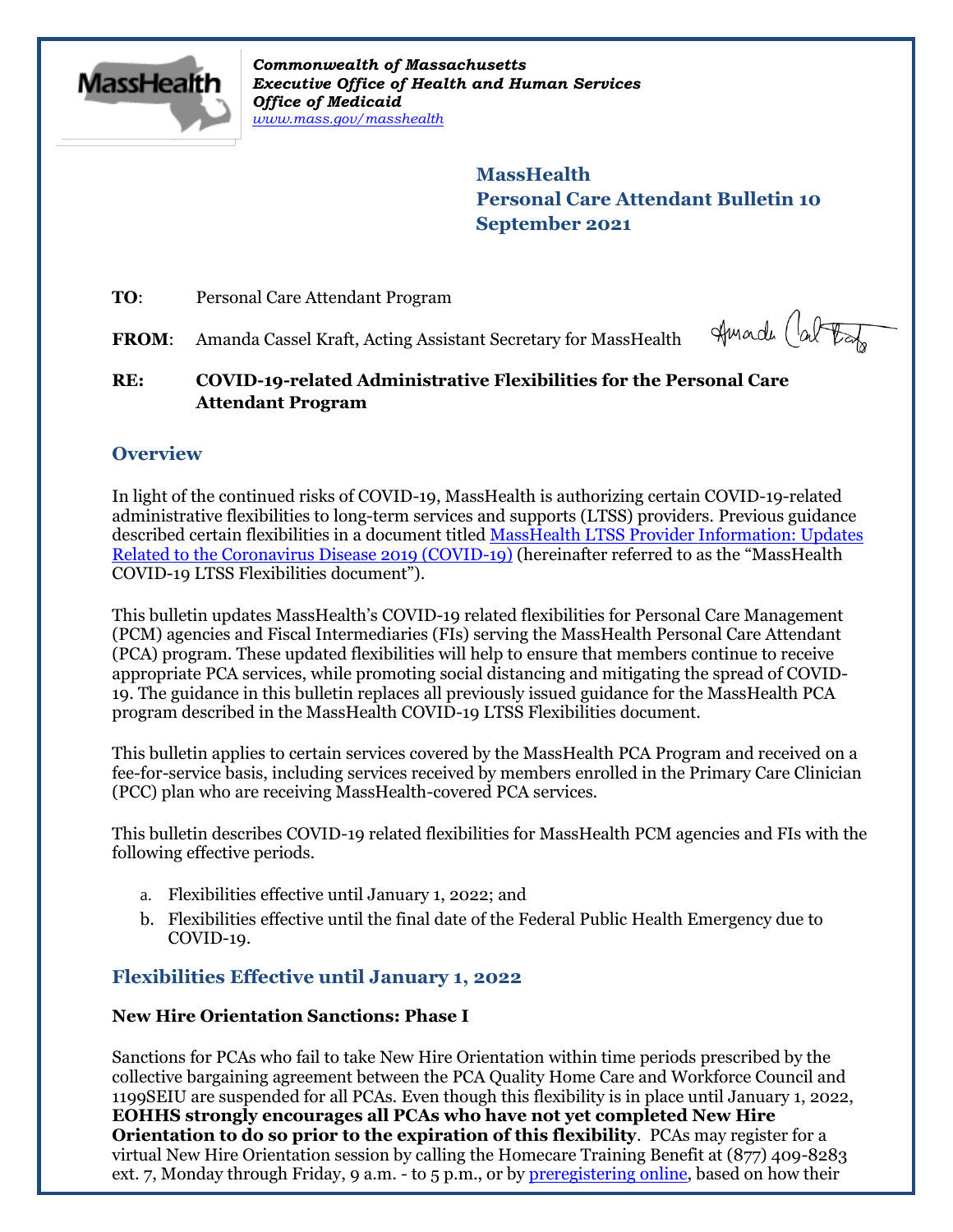# **MassHealth Personal Care Attendant Bulletin 10 September 2021 Page 2 of 5**

Consumer-employers choose to provide training. PCAs may learn more about New Hire Orientation by calling their Fiscal Intermediary or having their Consumer-employers contact their PCM agency.

Beginning on January 1, 2022, New Hire Orientation sanctions will automatically resume for any PCA where both statements below are true:

- 1. Was subject to a New Hire Orientation sanction when the governor declared a state of emergency due to COVID-19 on March 10, 2020; *and*
- 2. Has not completed New Hire Orientation as of September 15, 2021.

Please note that EOHHS has not yet established a specific date for the resumption of New Hire Orientation sanctions for all other PCAs. Because EOHHS will eventually resume sanctions for all PCAs who have not taken New Hire Orientation within nine months of their hire date, all PCAs are strongly encouraged to take New Hire Orientation, as described above.

## **Flexibilities Effective until the Final Date of the Federal Public Health Emergency due to COVID-19**

## **Suspension of Noncompliance Process for Failing to Adhere to Overtime Prior Authorization**

MassHealth will suspend *enforcement* of its noncompliance process for failure to adhere to the overtime limits (weekly hour limits) described at 130 CMR 422.418(A) for members who schedule PCAs to work overtime hours without having received Overtime Prior Authorizations from MassHealth. **Members must continue to utilize PCA services as described in their prior authorization for PCA hours issued by MassHealth**.

EOHHS strongly encourages members to continue to request Overtime Prior Authorizations when possible, to prepare for the eventual discontinuation of COVID-19 flexibilities. Members who began participating in the MassHealth PCA program after the start of the COVID-19 public health emergency are also strongly encouraged to contact their PCM agencies and request Functional Skills Training regarding overtime. Any member requesting an Overtime Prior Authorization due to general COVID-19-related issues may contact their PCM agency and ask to submit a temporary request for Overtime Prior Authorization.

In all cases, members should schedule their PCAs with the health and well-being of both member and PCA in mind. Consumers who seek additional PCAs can consult the PCA Directory or contact their PCM agency for assistance with hiring PCAs.

## **Prior Authorization Adjustments: School Hours**

PCM agencies must request an adjustment to the authorized PCA hours for any member whose PCA prior authorization requires a change due to the member being out of school or engaged in remote learning during the 2019-2020, 2020-2021 and/or 2021-2022 school years. PCM agencies are expected to work with Consumers and Surrogates or legal guardians, as applicable, to determine each member's upcoming school schedule and request an appropriate number of PCA hours based on the member's individualized circumstances and anticipated return date, if any.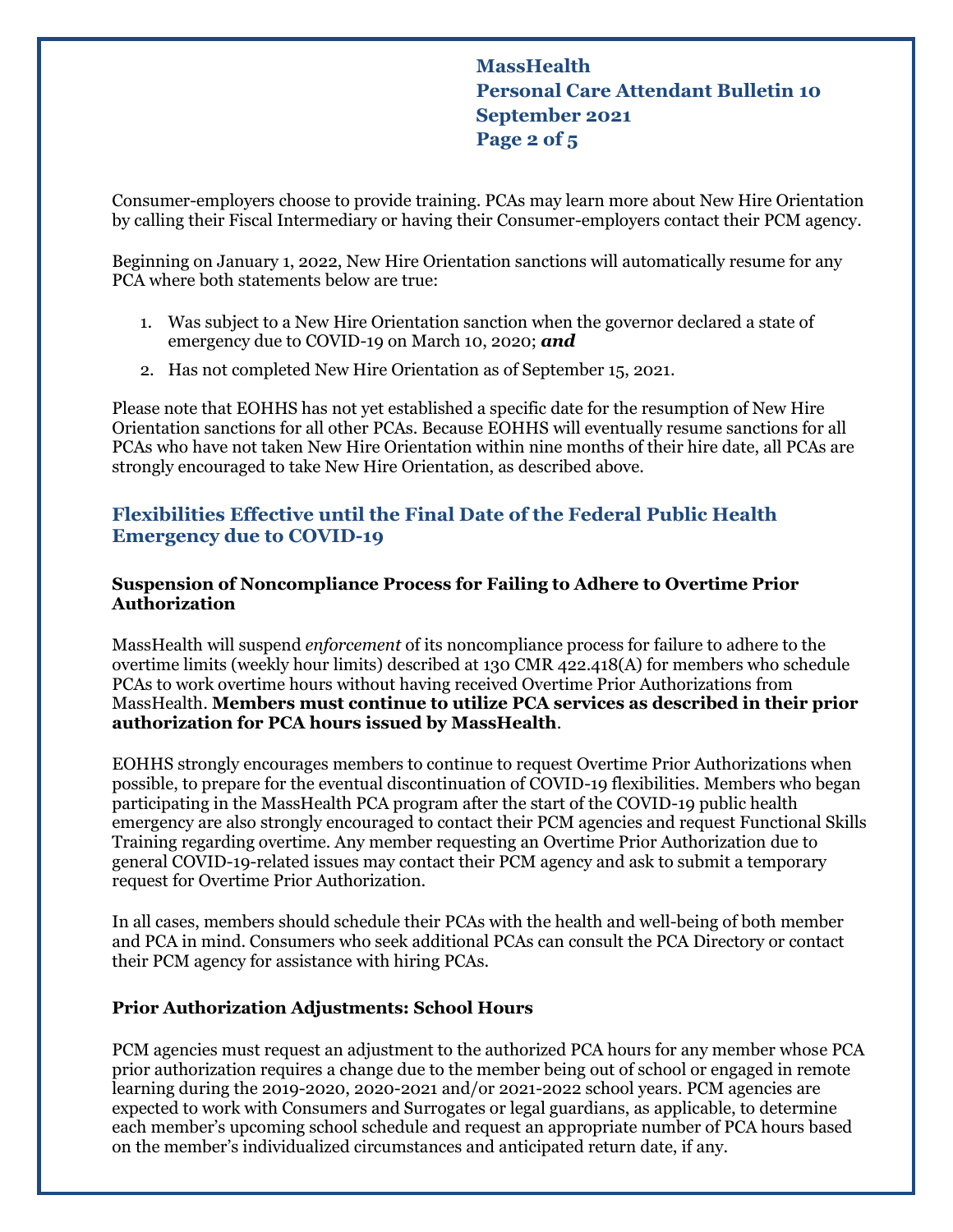**MassHealth Personal Care Attendant Bulletin 10 September 2021 Page 3 of 5**

Additional PCA hours may only be requested for hands-on physical assistance that would have occurred while the member was in school. PCA hours may not be requested to replace cueing or supervision time, in accordance with 130 CMR 422.412.

PCM agencies are expected to submit such adjustment requests as quickly as possible, upon notification by the member that a change to the school schedule has taken place. Requests for adjustments to PCA prior authorizations must be submitted via the [MassHealth Long Term Services](https://www.masshealthltss.com/s/?language=en_US)  [and Supports \(LTSS\) Provider Portal.](https://www.masshealthltss.com/s/?language=en_US) Following adjudication of an adjustment request, notification to the member and Personal Care Management agency will be sent following usual processes, including written notification and information available via the MassHealth Long Term Services and Supports (LTSS) Provider Portal.

### **Prior Authorization Adjustments: Day Program Hours**

PCM agencies must request an adjustment to the authorized PCA hours for any member whose PCA prior authorization requires a change due to a change in the member's attendance at an Adult Day Health or Day Habilitation program. PCM agencies are expected to work with Consumers and Surrogates or legal guardians, as applicable, to determine each member's upcoming day program schedule and request an appropriate number of PCA hours based on the member's individualized circumstances and anticipated return date, if any.

Additional PCA hours may only be requested for hands-on physical assistance that would have occurred while the member was in an Adult Day Health or Day Habilitation program. PCA hours may not be requested to replace cueing or supervision time, in accordance with 130 CMR 422.412.

PCM agencies are expected to submit such adjustment requests as quickly as possible, upon notification by the member that a change to the day program schedule has taken place. Requests for adjustments to PCA prior authorizations must be submitted via the MassHealth Long Term Services [and Supports \(LTSS\) Provider Portal.](https://www.masshealthltss.com/s/?language=en_US) Following adjudication of an adjustment request, notification to the member and Personal Care Management agency will be sent following usual processes, including written notification and information available via the MassHealth Long Term Services and Supports (LTSS) Provider Portal.

#### **Prior Authorization Extensions**

PCM agencies may request up to 90 days' worth of additional prior authorization extensions for any member whose individual circumstances relative to COVID-19 prevent the timely submission of a new prior authorization request.

Personal Care Management agencies may not extend members' prior authorizations by more than 180 days in total, inclusive of COVID-19-related extension requests plus any additional extension requests approved by MassHealth. To request any extension of a member's prior authorization by more than 90 days, a Personal Care Management agency must first request permission via email from MassHealth PCA Program staff. This email must be sent via the state's secure email system and include, at minimum:

- 1. A clear description of why an extension is necessary, based on the circumstances of the case;
- 2. All applicable progress notes from the member record; and
- 3. The member's last date of PCA program utilization.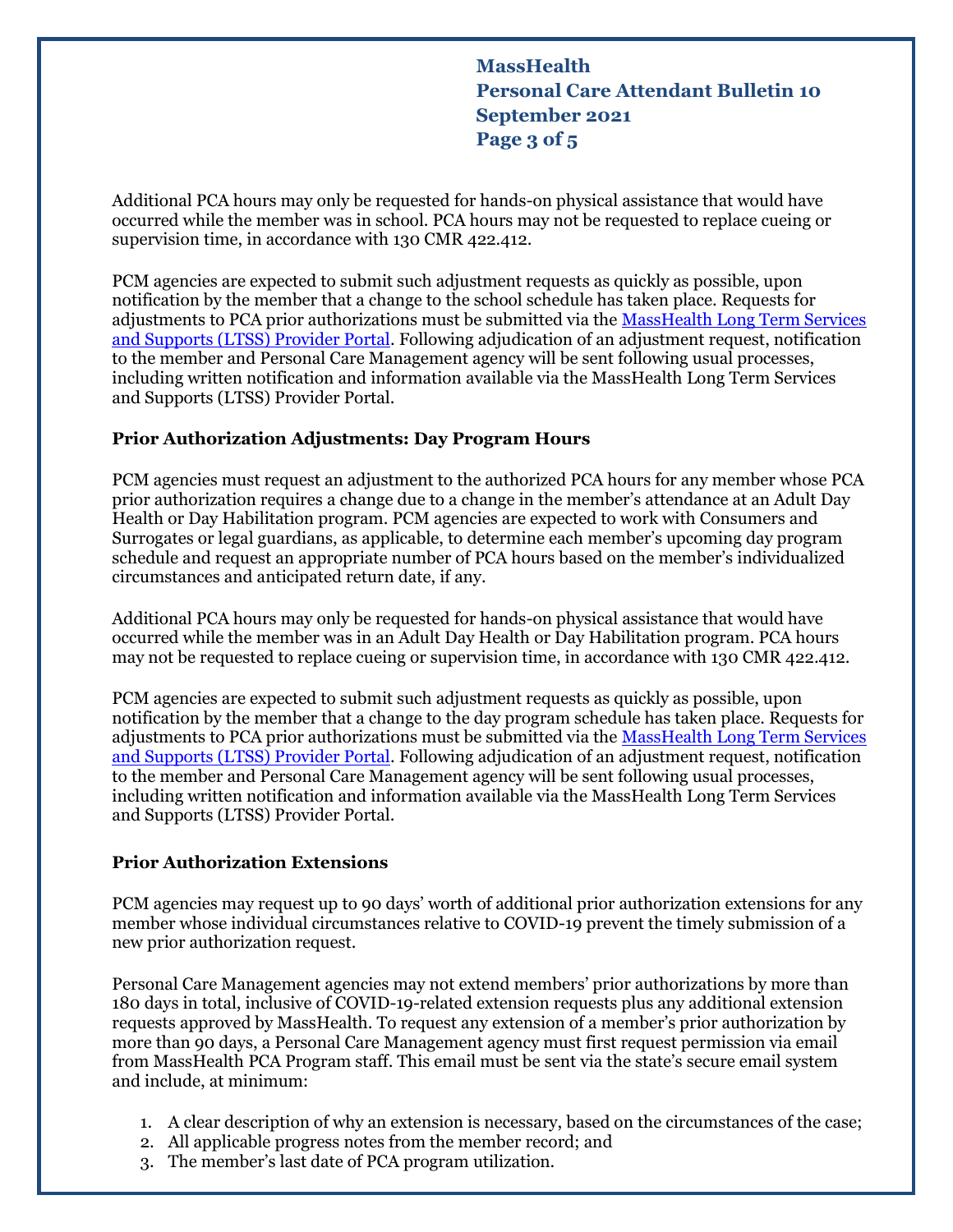# **MassHealth Personal Care Attendant Bulletin 10 September 2021 Page 4 of 5**

After receiving permission from MassHealth, the Personal Care Management agency must request an extension via the [MassHealth Long Term Services and Supports \(LTSS\) Provider Portal.](https://www.masshealthltss.com/s/?language=en_US) All such requests must be submitted prior to the end date of members' existing prior authorizations, per existing program rules and regulations.

### **Standard Documentation to Include with a Prior Authorization Request for Personal Care Attendant (PCA) Services**

PCM agencies are not required to submit standard documentation, as listed on the [PCA-SD form,](https://www.mass.gov/files/2017-08/standard%20doc%20-%20pca.pdf) when requesting a Prior Authorization for PCA services. However, PCM agencies are still obligated to identify and note any other services being provided to members to prevent a duplication of personal care services.

In instances where a member is receiving additional services but the PCM agency is unable to obtain standard documentation, the PCM agency must indicate these services on the Prior Authorization request and provide any pertinent information, such as schedules, specific services rendered, etc., to justify the request for unduplicated PCA hours. To the extent necessary, PCM agencies should utilize the comments section of the Prior Authorization request to record this information and provide sufficient detail for MassHealth to adjudicate the request. PCM agencies should also utilize the comments section to indicate that the standard documents listed in the PCA-SD form were not submitted pursuant to MassHealth's COVID-19 flexibilities.

As part of the above flexibility, PCM agencies are not required to submit a Consumer Assessment to Manage PCA Services form with each Prior Authorization request.

EOHHS encourages all PCM agencies to obtain and submit the documentation described above to the extent able. Other than the documents identified above, PCM agencies must continue to submit the documentation required pursuant to 130 CMR 422.416.

## **Clinical Signature Requirements for Prior Authorization Requests**

PCM agencies are not required to obtain physician/nurse practitioner/physician assistant signatures for the purpose of submitting Prior Authorization requests. PCM agencies are also not required to include clinical staff signatures on Prior Authorization requests; however, such staff members must include the text "COVID-19" within the Prior Authorization Request to indicate that the lack of signature is due to COVID-19, and also clearly document the date and time of evaluation within the member record.

## **Consumer/Surrogate/Legal Guardian Signature Requirements**

PCM agencies are not required to obtain signatures from Consumers, Surrogates, and/or Legal Guardians on required forms and documentation, including (but not limited to) Initial Clinical Evaluations, Clinical Re-Evaluations, Consumer Assessments, Service Agreements, and Overtime Prior Authorization Requests, in situations where PCM agencies are unable to conduct in-person visits to obtain wet signatures for such paperwork. Additionally, when in-person visits are not possible, PCM agencies must: